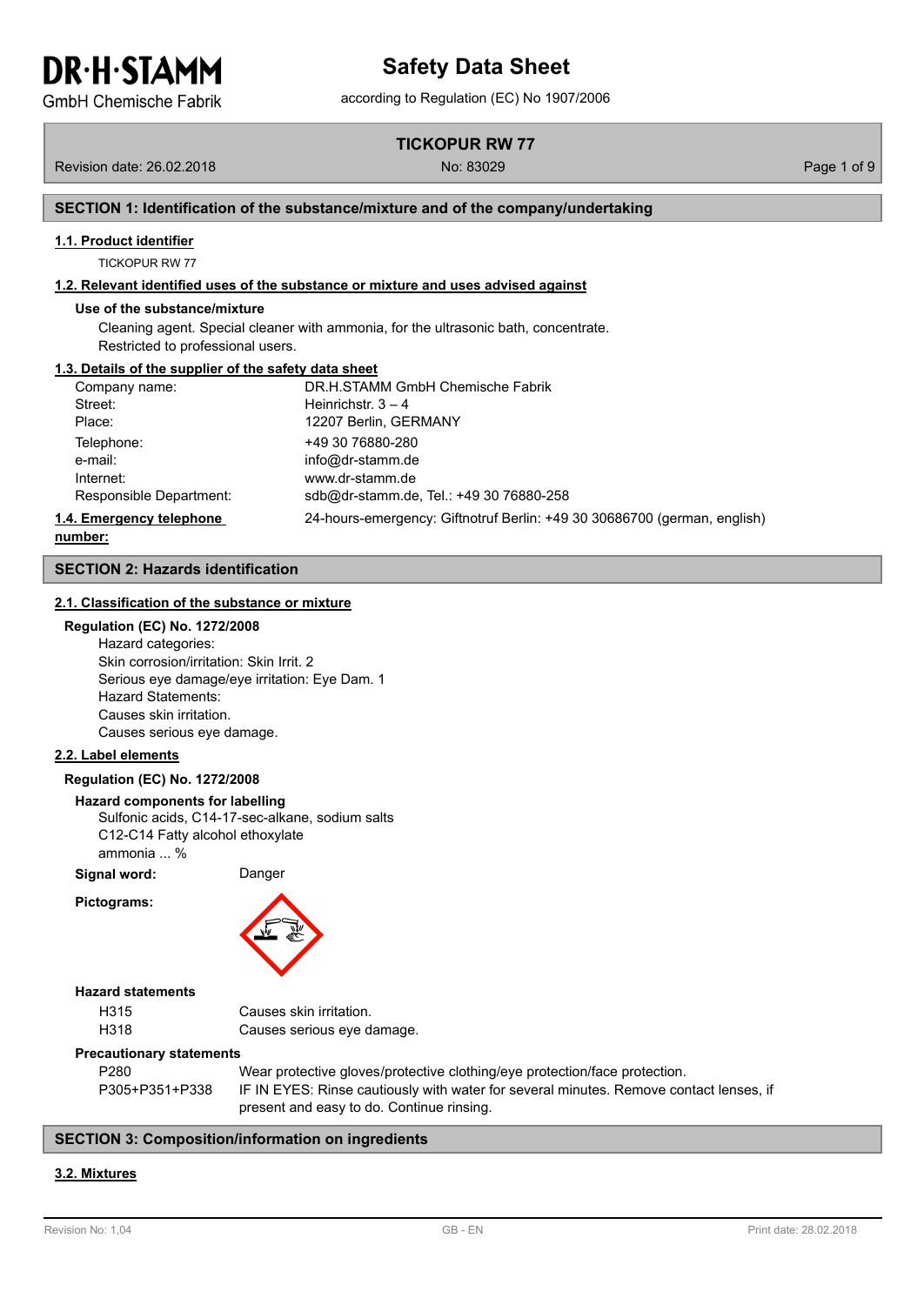

# according to Regulation (EC) No 1907/2006 **Safety Data Sheet**

**GmbH Chemische Fabrik** 

## **TICKOPUR RW 77**

Revision date: 26.02.2018 No: 83029 Page 2 of 9

**Hazardous components**

| CAS No     | Chemical name                                                                     |                 |                  |         |  |
|------------|-----------------------------------------------------------------------------------|-----------------|------------------|---------|--|
|            | EC No                                                                             | <b>Index No</b> | <b>REACH No</b>  |         |  |
|            | Classification according to Regulation (EC) No. 1272/2008 [CLP]                   |                 |                  |         |  |
| 7732-18-5  | Water                                                                             |                 |                  | 60-70 % |  |
|            | 213-791-2                                                                         |                 |                  |         |  |
|            |                                                                                   |                 |                  |         |  |
| 68424-19-1 | C16-C18 fatty acid TEA                                                            |                 |                  | < 10,0% |  |
|            | 270-279-3                                                                         |                 | $*1$             |         |  |
|            | Eye Irrit. 2; H319                                                                |                 |                  |         |  |
| 68920-66-1 | C16-C18 Fatty alcohol, ethoxylated                                                |                 |                  | < 10,0% |  |
|            |                                                                                   |                 | $\star$          |         |  |
|            |                                                                                   |                 |                  |         |  |
| 67-63-0    | propan-2-ol; isopropyl alcohol; isopropanol                                       |                 |                  | &5,0%   |  |
|            | 200-661-7                                                                         | 603-117-00-0    | 01-2119457558-25 |         |  |
|            | Flam. Liq. 2, Eye Irrit. 2, STOT SE 3; H225 H319 H336                             |                 |                  |         |  |
| 97489-15-1 | Sulfonic acids, C14-17-sec-alkane, sodium salts                                   | &5,0%           |                  |         |  |
|            | 307-055-2                                                                         |                 | 01-2119489924-20 |         |  |
|            | Acute Tox. 4, Skin Irrit. 2, Eye Dam. 1, Aquatic Chronic 3; H302 H315 H318 H412   |                 |                  |         |  |
| 51981-21-6 | N, N-bis(carboxylatomethyl)-L-glutamate, Sodium salt                              |                 |                  | 4,0%    |  |
|            | 257-573-7                                                                         |                 | 01-2119493601-38 |         |  |
|            |                                                                                   |                 |                  |         |  |
| 68439-50-9 | C12-C14 Fatty alcohol ethoxylate                                                  |                 |                  | 3,0%    |  |
|            |                                                                                   |                 | $\star$          |         |  |
|            | Acute Tox. 4, Eye Dam. 1, Aquatic Chronic 3; H302 H318 H412                       |                 |                  |         |  |
| 1336-21-6  | ammonia  %                                                                        | 5,0%            |                  |         |  |
|            | 215-647-6                                                                         |                 | 01-2119488876-14 |         |  |
|            | Skin Corr. 1B, STOT SE 3, Aquatic Acute 1, Aquatic Chronic 2; H314 H335 H400 H411 |                 |                  |         |  |

Full text of H and EUH statements: see section 16.

#### **Further Information**

\*Polymer

\*1 Exempted from registration

**SECTION 4: First aid measures**

### **4.1. Description of first aid measures**

#### **General information**

Change contaminated clothing.

#### **After inhalation**

Provide fresh air.

#### **After contact with skin**

After contact with skin, wash immediately with plenty of Water and soap.

#### **After contact with eyes**

Immediately flush eyes with plenty of flowing water for 10 to 15 minutes holding eyelids apart. In case of troubles or persistent symptoms, consult an opthalmologist.

#### **After ingestion**

Rinse mouth immediately and drink large quantities of water. Do not induce vomiting. Consult physician.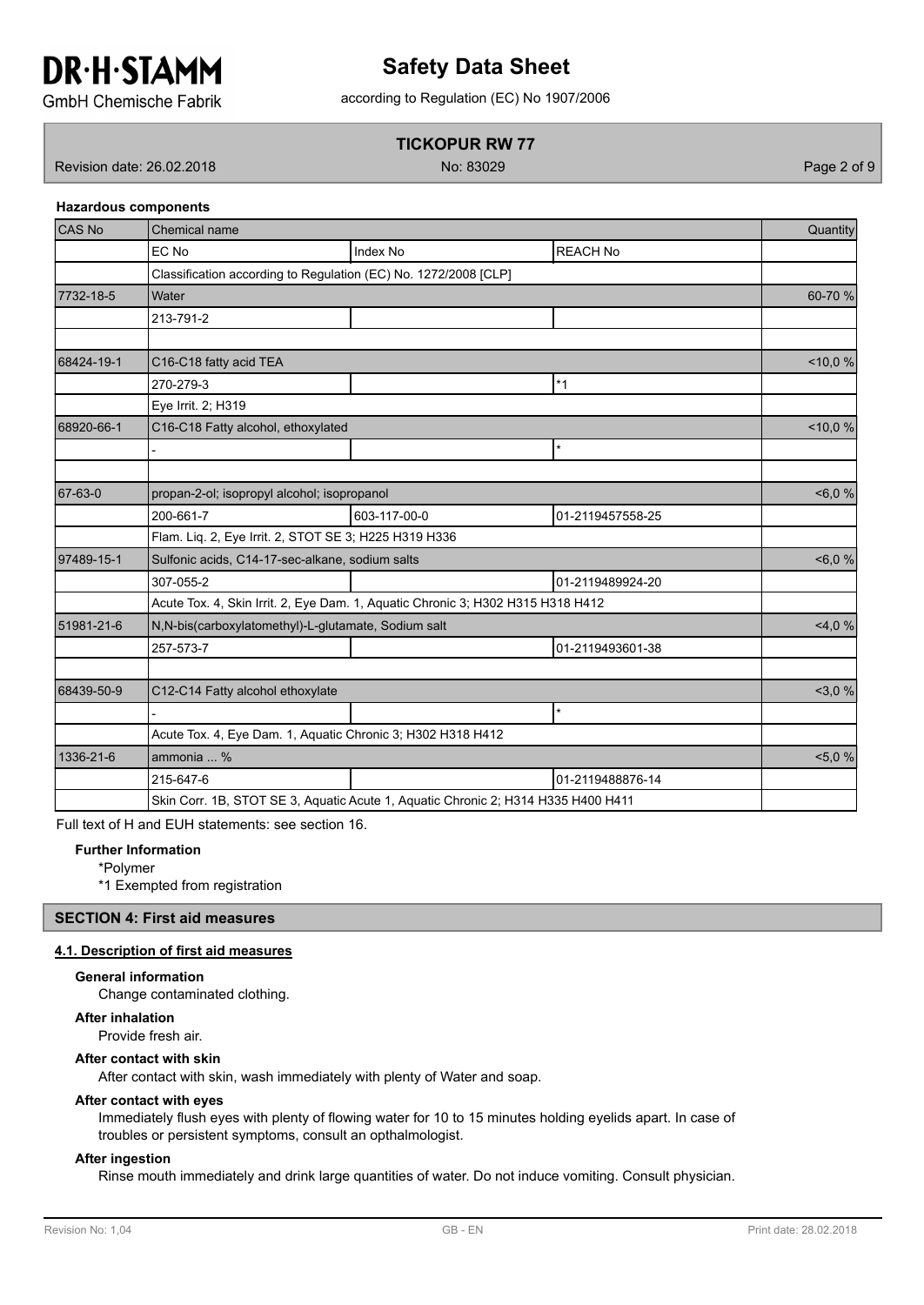# according to Regulation (EC) No 1907/2006 **Safety Data Sheet**

**GmbH Chemische Fabrik** 

# **TICKOPUR RW 77**

Revision date: 26.02.2018 No: 83029 Page 3 of 9

## **4.2. Most important symptoms and effects, both acute and delayed**

No symptoms known up to now.

#### **4.3. Indication of any immediate medical attention and special treatment needed**

Treat symptomatically.

#### **SECTION 5: Firefighting measures**

#### **5.1. Extinguishing media**

**Suitable extinguishing media**

Water. Foam. Atomized water.

## **Unsuitable extinguishing media**

High power water jet.

#### **5.2. Special hazards arising from the substance or mixture**

Can be released in case of fire: Nitrogen oxides (NOx). Carbon dioxide (CO2).

#### **5.3. Advice for firefighters**

Protective clothing.

#### **Additional information**

Material is not combustible. Extinguishing materials should be selected according to the surrounding area.

#### **SECTION 6: Accidental release measures**

#### **6.1. Personal precautions, protective equipment and emergency procedures**

Wear personal protection equipment.

#### **6.2. Environmental precautions**

Do not empty into drains or the aquatic environment.

#### **6.3. Methods and material for containment and cleaning up**

Absorb with liquid-binding material (e.g. sand, diatomaceous earth, acid- or universal binding agents). Treat the assimilated material according to the section on waste disposal .

#### **6.4. Reference to other sections**

See protective measures under point 7 and 8.

#### **SECTION 7: Handling and storage**

#### **7.1. Precautions for safe handling**

#### **Advice on safe handling**

No special technical protective measures are necessary.

#### **Advice on protection against fire and explosion**

Product is not: Oxidizing. Flammable. explosive.

## **7.2. Conditions for safe storage, including any incompatibilities**

#### **Requirements for storage rooms and vessels**

Store only in original container. Keep away from food, drink and animal feedingstuffs.

## **SECTION 8: Exposure controls/personal protection**

## **8.1. Control parameters**

#### **Exposure limits (EH40)**

| CAS No  | <b>I</b> Substance | ppm          | mg/m <sup>3</sup> | fibres/mll | Category      | Origin |
|---------|--------------------|--------------|-------------------|------------|---------------|--------|
| 67-63-0 | Propan-2-ol        | 400 <b>I</b> | 999               |            | TWA (8 h)     | WEL    |
|         |                    | 500l         | <b>1250</b>       |            | STEL (15 min) | WEL    |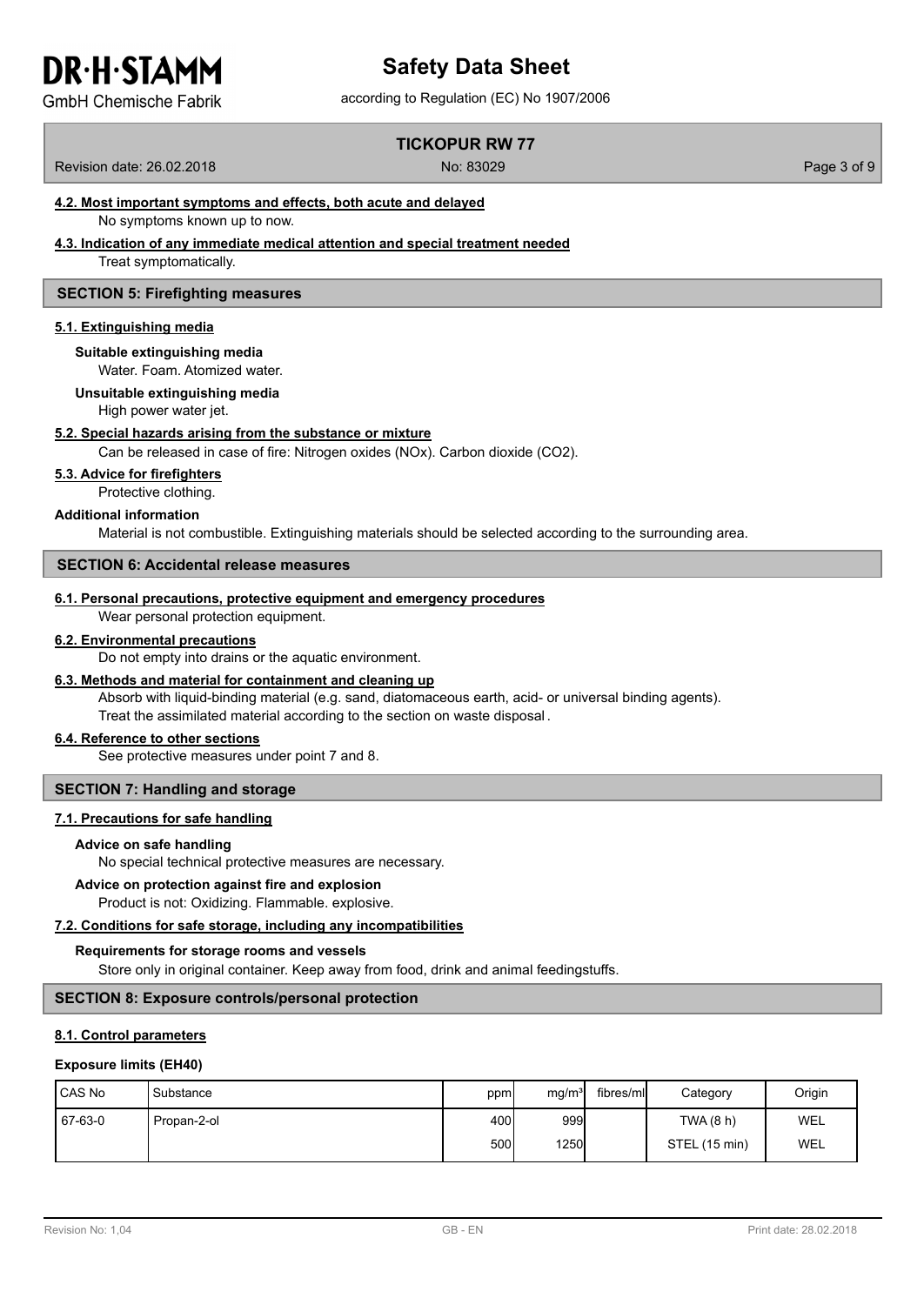# according to Regulation (EC) No 1907/2006 **Safety Data Sheet**

**GmbH Chemische Fabrik** 

## **TICKOPUR RW 77**

Revision date: 26.02.2018 **Page 4 of 9** No: 83029 **No: 83029** Page 4 of 9

**DNEL/DMEL values**

| CAS No                   | Substance                                       |                |          |                          |
|--------------------------|-------------------------------------------------|----------------|----------|--------------------------|
| DNEL type                |                                                 | Exposure route | Effect   | Value                    |
| 67-63-0                  | propan-2-ol; isopropyl alcohol; isopropanol     |                |          |                          |
| Consumer DNEL, long-term |                                                 | loral          | systemic | 26 mg/kg bw/day          |
| Worker DNEL, long-term   |                                                 | dermal         | systemic | 888 mg/kg bw/day         |
| Consumer DNEL, long-term |                                                 | dermal         | systemic | 319 mg/kg bw/day         |
| Worker DNEL, long-term   |                                                 | inhalation     | systemic | 500 mg/ $m3$             |
| Consumer DNEL, long-term |                                                 | inhalation     | systemic | 89 mg/m <sup>3</sup>     |
| 97489-15-1               | Sulfonic acids, C14-17-sec-alkane, sodium salts |                |          |                          |
| Worker DNEL, acute       |                                                 | dermal         | local    | $2,8$ mg/cm <sup>2</sup> |
| Worker DNEL, long-term   |                                                 | dermal         | systemic | 5 mg/kg bw/day           |
| Worker DNEL, long-term   |                                                 | inhalation     | systemic | $35$ mg/m <sup>3</sup>   |
| Worker DNEL, long-term   |                                                 | dermal         | local    | $2,8$ mg/cm <sup>2</sup> |
| Consumer DNEL, acute     |                                                 | dermal         | local    | $2,8$ mg/cm <sup>2</sup> |
| Consumer DNEL, long-term |                                                 | dermal         | systemic | 3,57 mg/kg<br>bw/day     |
| Consumer DNEL, long-term |                                                 | inhalation     | systemic | 12,4 mg/m <sup>3</sup>   |
| Consumer DNEL, long-term |                                                 | loral          | systemic | 7,1 mg/kg bw/day         |
| Consumer DNEL, long-term |                                                 | ldermal        | llocal   | $2,8$ mg/cm <sup>2</sup> |

#### **PNEC values**

| CAS No                           | Substance                                       |             |
|----------------------------------|-------------------------------------------------|-------------|
| Environmental compartment        | Value                                           |             |
| 67-63-0                          | propan-2-ol; isopropyl alcohol; isopropanol     |             |
| Freshwater                       |                                                 | 140,9 mg/l  |
|                                  | Freshwater (intermittent releases)              | 140,9 mg/l  |
| Marine water                     |                                                 | 140,9 mg/l  |
| Freshwater sediment              | 552 mg/kg                                       |             |
| 552 mg/kg<br>Marine sediment     |                                                 |             |
| Soil<br>28 mg/kg                 |                                                 |             |
| 97489-15-1                       | Sulfonic acids, C14-17-sec-alkane, sodium salts |             |
| Freshwater                       |                                                 | $0,04$ mg/l |
|                                  | Freshwater (intermittent releases)              | $0,06$ mg/l |
| Marine water                     |                                                 | 0,004 mg/l  |
| 9,4 mg/kg<br>Freshwater sediment |                                                 |             |
| Marine sediment                  |                                                 | 0,94 mg/kg  |
| Soil                             |                                                 | 9,4 mg/kg   |

### **8.2. Exposure controls**

### **Appropriate engineering controls**

Refer to chapter 7. No further action is necessary.

#### **Protective and hygiene measures**

Do not eat, drink, smoke or sneeze at the workplace. Wash hands before breaks and at the end of work.

#### **Eye/face protection**

Wear eye/face protection.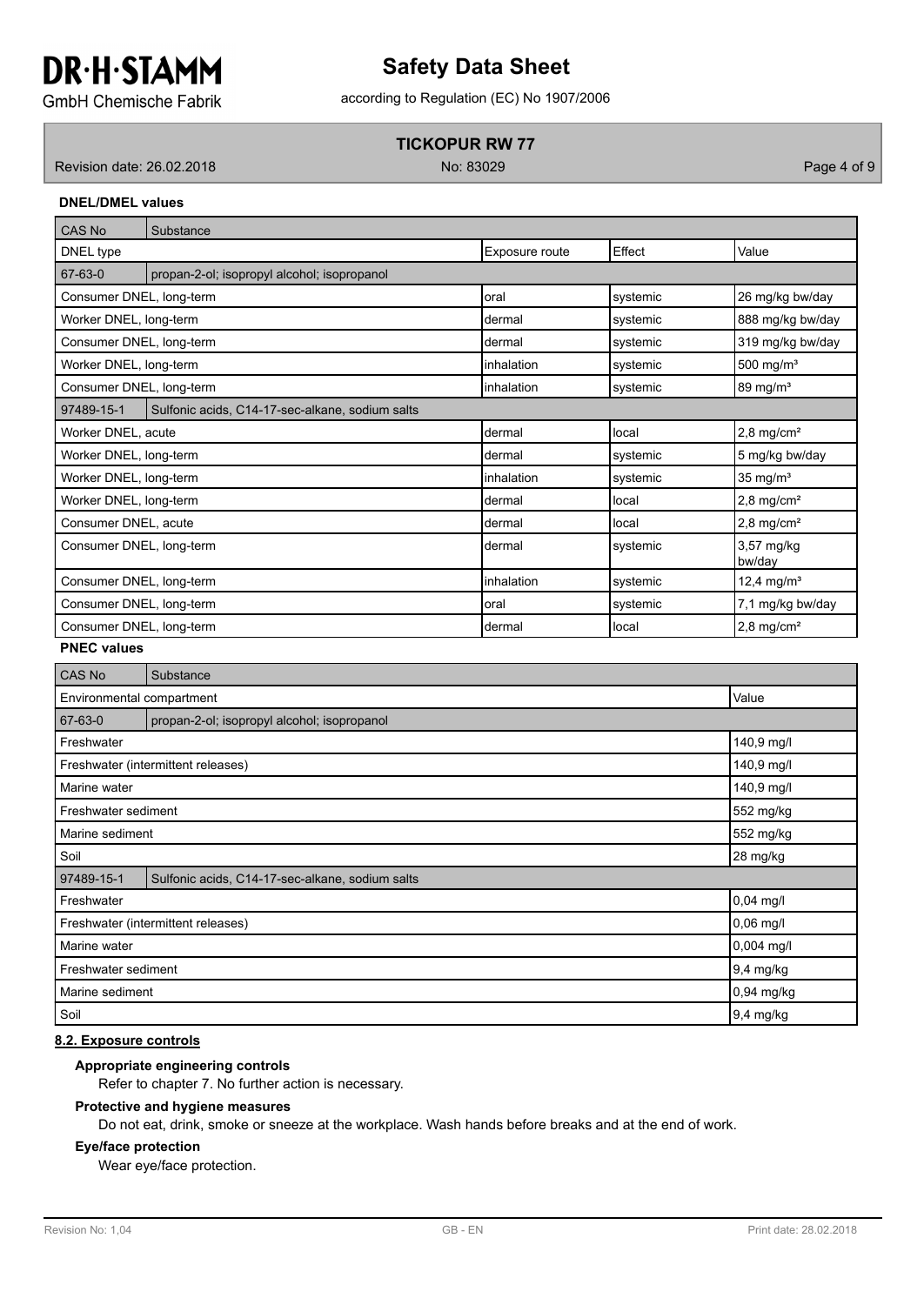# **Safety Data Sheet**

**GmbH Chemische Fabrik** 

# according to Regulation (EC) No 1907/2006

#### **TICKOPUR RW 77**

Revision date: 26.02.2018 **Page 5 of 9** No: 83029 **Page 5 of 9** No: 83029

#### **Hand protection**

Suitable material: PE (polyethylene). CR (polychloroprenes, Chloroprene rubber). NBR (Nitrile rubber). Butyl rubber. FKM (Fluoroelastomer (Viton)). Tested protective gloves are to be worn: EN 374

#### **Skin protection**

Skin protection: not required.

**Respiratory protection**

Respiratory protection not required.

#### **SECTION 9: Physical and chemical properties**

#### **9.1. Information on basic physical and chemical properties**

| Physical state:<br>Colour:                    | liquid<br>clear, light yellow |                                    |                         |
|-----------------------------------------------|-------------------------------|------------------------------------|-------------------------|
| Odour:                                        | like: Ammonia                 |                                    |                         |
|                                               |                               |                                    | <b>Test method</b>      |
| pH-Value (at 20 $^{\circ}$ C):                |                               | 11,1 (conc.) 9,9 (1 %) DGF H-III 1 |                         |
| Changes in the physical state                 |                               |                                    |                         |
| Melting point:                                |                               | -6 °C                              |                         |
| Initial boiling point and boiling range:      |                               | >100 °C                            |                         |
| Flash point:                                  |                               |                                    |                         |
| <b>Explosive properties</b><br>not Explosive. |                               |                                    |                         |
| <b>Oxidizing properties</b><br>not oxidizing. |                               |                                    |                         |
| Density (at 20 $^{\circ}$ C):                 |                               |                                    | 1,03 $q/cm^3$ DIN 12791 |
| Water solubility:                             |                               | complete miscible                  |                         |

#### **SECTION 10: Stability and reactivity**

#### **10.1. Reactivity**

Exothermic reactions with: acid, concentrated.

#### **10.2. Chemical stability**

The product is chemically stable under normal ambient conditions.

#### **10.3. Possibility of hazardous reactions**

None, in case of proper use.

#### **10.4. Conditions to avoid**

Thermal decomposition can lead to the escape of irritating gases and vapors.

#### **10.5. Incompatible materials**

acid, concentrated.

#### **10.6. Hazardous decomposition products**

None, in case of proper use.

#### **Further information**

Do not mix with other products.

#### **SECTION 11: Toxicological information**

#### **11.1. Information on toxicological effects**

#### **Acute toxicity**

Based on available data, the classification criteria are not met.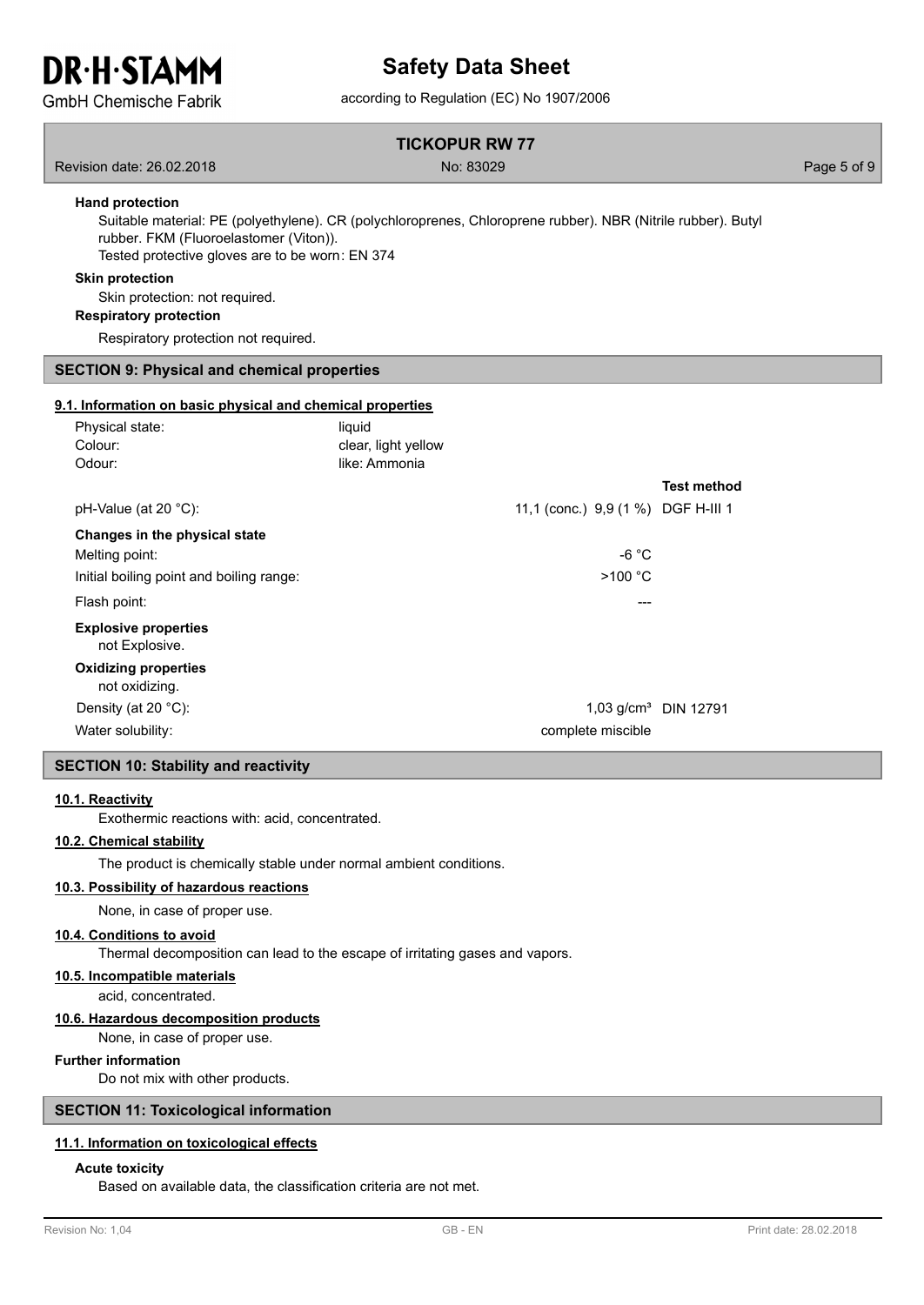# **Safety Data Sheet**

according to Regulation (EC) No 1907/2006

**GmbH Chemische Fabrik** 

## **TICKOPUR RW 77**

Revision date: 26.02.2018 No: 83029 Page 6 of 9

| <b>CAS No</b> | Chemical name                                       |                           |            |                |                   |                           |  |  |
|---------------|-----------------------------------------------------|---------------------------|------------|----------------|-------------------|---------------------------|--|--|
|               | Exposure route                                      | Dose                      |            | <b>Species</b> | Source            | Method                    |  |  |
| 68424-19-1    | C16-C18 fatty acid TEA                              |                           |            |                |                   |                           |  |  |
|               | oral                                                | LD <sub>50</sub><br>mg/kg | >2000      | rat            |                   |                           |  |  |
|               | dermal                                              | LD50<br>mg/kg             | >2000      | rat            |                   |                           |  |  |
| 68920-66-1    | C16-C18 Fatty alcohol, ethoxylated                  |                           |            |                |                   |                           |  |  |
|               | oral                                                | LD <sub>50</sub><br>mg/kg | >2000      | Ratte          |                   |                           |  |  |
| 67-63-0       | propan-2-ol; isopropyl alcohol; isopropanol         |                           |            |                |                   |                           |  |  |
|               | oral                                                | LD <sub>50</sub><br>mg/kg | 4750       | rat            |                   | <b>OECD 401</b>           |  |  |
|               | dermal                                              | LD <sub>50</sub><br>mg/kg | 12800      | kan            |                   | <b>OECD 402</b>           |  |  |
|               | inhalative (4 h) vapour                             | LC50                      | >25 mg/l   | rat            |                   | <b>OECD 403</b>           |  |  |
| 97489-15-1    | Sulfonic acids, C14-17-sec-alkane, sodium salts     |                           |            |                |                   |                           |  |  |
|               | oral                                                | LD50<br>mg/kg             | 500-2000   | rat            |                   | <b>OECD 401</b>           |  |  |
| 51981-21-6    | N,N-bis(carboxylatomethyl)-L-glutamate, Sodium salt |                           |            |                |                   |                           |  |  |
|               | oral                                                | LD <sub>50</sub><br>mg/kg | >2000      |                | EC <sub>B.1</sub> |                           |  |  |
|               | dermal                                              | LD <sub>50</sub><br>mg/kg | >2000      |                | <b>OECD 402</b>   |                           |  |  |
|               | inhalative (4 h) vapour                             | LC50                      | $4,2$ mg/l |                | <b>OECD 403</b>   |                           |  |  |
| 68439-50-9    | C12-C14 Fatty alcohol ethoxylate                    |                           |            |                |                   |                           |  |  |
|               | oral                                                | LD50<br>mg/kg             | >2000      | rat            |                   | Cesio-Recommendati<br>lon |  |  |

#### **Irritation and corrosivity**

Causes skin irritation. Causes serious eye damage. Risk of serious damage to eyes. Irritant effect on the skin: irritant.

#### **Sensitising effects**

Based on available data, the classification criteria are not met. no danger of sensitization.

#### **Carcinogenic/mutagenic/toxic effects for reproduction**

Based on available data, the classification criteria are not met.

#### **STOT-single exposure**

Based on available data, the classification criteria are not met.

#### **STOT-repeated exposure**

Based on available data, the classification criteria are not met.

#### **Aspiration hazard**

Based on available data, the classification criteria are not met.

#### **SECTION 12: Ecological information**

## **12.1. Toxicity**

Technically correct releases of minimal concentrations to adapted biological sewage treatment facility , will not disturb the biodegradability of activated sludge. due to the alkaline character of the product, usually, it has to be neutralized before contaminated effluents are introduced into the waste water treatment system .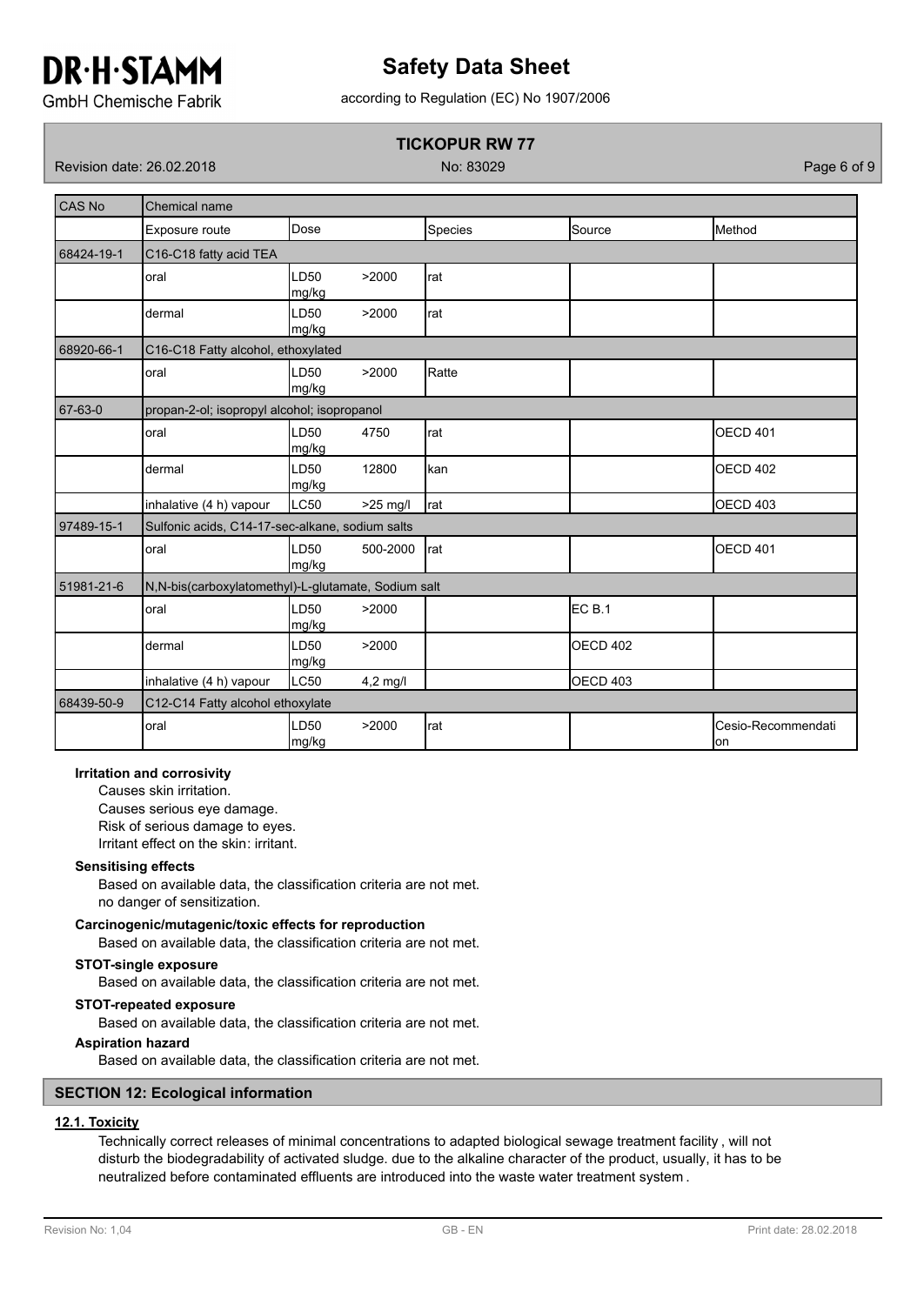# **Safety Data Sheet**

**GmbH Chemische Fabrik** 

# according to Regulation (EC) No 1907/2006

## **TICKOPUR RW 77**

Revision date: 26.02.2018 No: 83029 Page 7 of 9

| CAS No     | Chemical name                                       |                       |            |      |                                 |                     |                     |
|------------|-----------------------------------------------------|-----------------------|------------|------|---------------------------------|---------------------|---------------------|
|            | Aquatic toxicity                                    | Dose                  |            |      | [h] $ $ [d] Species             | Source              | Method              |
| 68424-19-1 | C16-C18 fatty acid TEA                              |                       |            |      |                                 |                     |                     |
|            | Acute fish toxicity                                 | <b>LC50</b><br>mg/l   | >100       |      | 96 hlLeuciscus idus             | Literature          |                     |
|            | Acute crustacea toxicity                            | <b>EC50</b><br>mg/l   | >100       |      | 48 h Daphnia magna              | Literature          |                     |
| 68920-66-1 | C16-C18 Fatty alcohol, ethoxylated                  |                       |            |      |                                 |                     |                     |
|            | Acute fish toxicity                                 | <b>LC50</b>           | 30 mg/l    | 96 h |                                 |                     |                     |
|            | Acute crustacea toxicity                            | <b>EC50</b><br>mg/l   | >1000      | 48 h |                                 |                     |                     |
| 67-63-0    | propan-2-ol; isopropyl alcohol; isopropanol         |                       |            |      |                                 |                     |                     |
|            | Acute fish toxicity                                 | <b>LC50</b><br>mg/l   | >100       | 96 h |                                 |                     |                     |
|            | Acute bacteria toxicity                             | (>100 mg/l)           |            |      |                                 |                     |                     |
| 97489-15-1 | Sulfonic acids, C14-17-sec-alkane, sodium salts     |                       |            |      |                                 |                     |                     |
|            | Acute fish toxicity                                 | LC50<br>mg/l          | $1 - 10$   |      | 96 h Danio rerio                |                     | OECD <sub>203</sub> |
|            | Acute algae toxicity                                | ErC50                 | $>61$ mg/l |      | 72 h Desmodesmus<br>subspicatus |                     | <b>OECD 201</b>     |
|            | Acute crustacea toxicity                            | <b>EC50</b><br>mg/l   | 9,81       |      | 48 h Daphnia magna              |                     | OECD <sub>202</sub> |
|            | Fish toxicity                                       | <b>NOEC</b><br>mg/l   | 0,85       |      | 28 dOncorhynchus mykiss         |                     | OECD <sub>204</sub> |
|            | Crustacea toxicity                                  | <b>NOEC</b><br>ma/l   | 0,36       |      | 22 d Daphnia magna              |                     | <b>OECD 202</b>     |
| 51981-21-6 | N,N-bis(carboxylatomethyl)-L-glutamate, Sodium salt |                       |            |      |                                 |                     |                     |
|            | Acute fish toxicity                                 | <b>LC50</b><br>mg/l   | >100       |      | 96 hOncorhynchus mykiss         | OECD <sub>203</sub> |                     |
|            | Acute algae toxicity                                | ErC50<br>mg/l         | >100       |      | 72 hDesmodesmus<br>subspicatus  | <b>OECD 201</b>     |                     |
|            | Acute crustacea toxicity                            | <b>EC50</b><br>mg/l   | >100       |      | 48 h Daphnien                   | OECD <sub>202</sub> |                     |
|            | Acute bacteria toxicity                             | --- g O2/g (--- mg/l) |            |      |                                 | OECD <sub>209</sub> |                     |
| 68439-50-9 | C12-C14 Fatty alcohol ethoxylate                    |                       |            |      |                                 |                     |                     |
|            | Algea toxicity                                      | <b>NOEC</b>           | $<$ 1 mg/l |      |                                 |                     |                     |

## **12.2. Persistence and degradability**

The surfactants contained in this preparation comply with the biodegradability criteria as laid down in Regulation (EC) No.648/2004 on detergents. Data to support this assertion are held at the disposal of the competent authorities of the Member States and will be made available to them, at their direct request or at the request of a detergent manufacturer.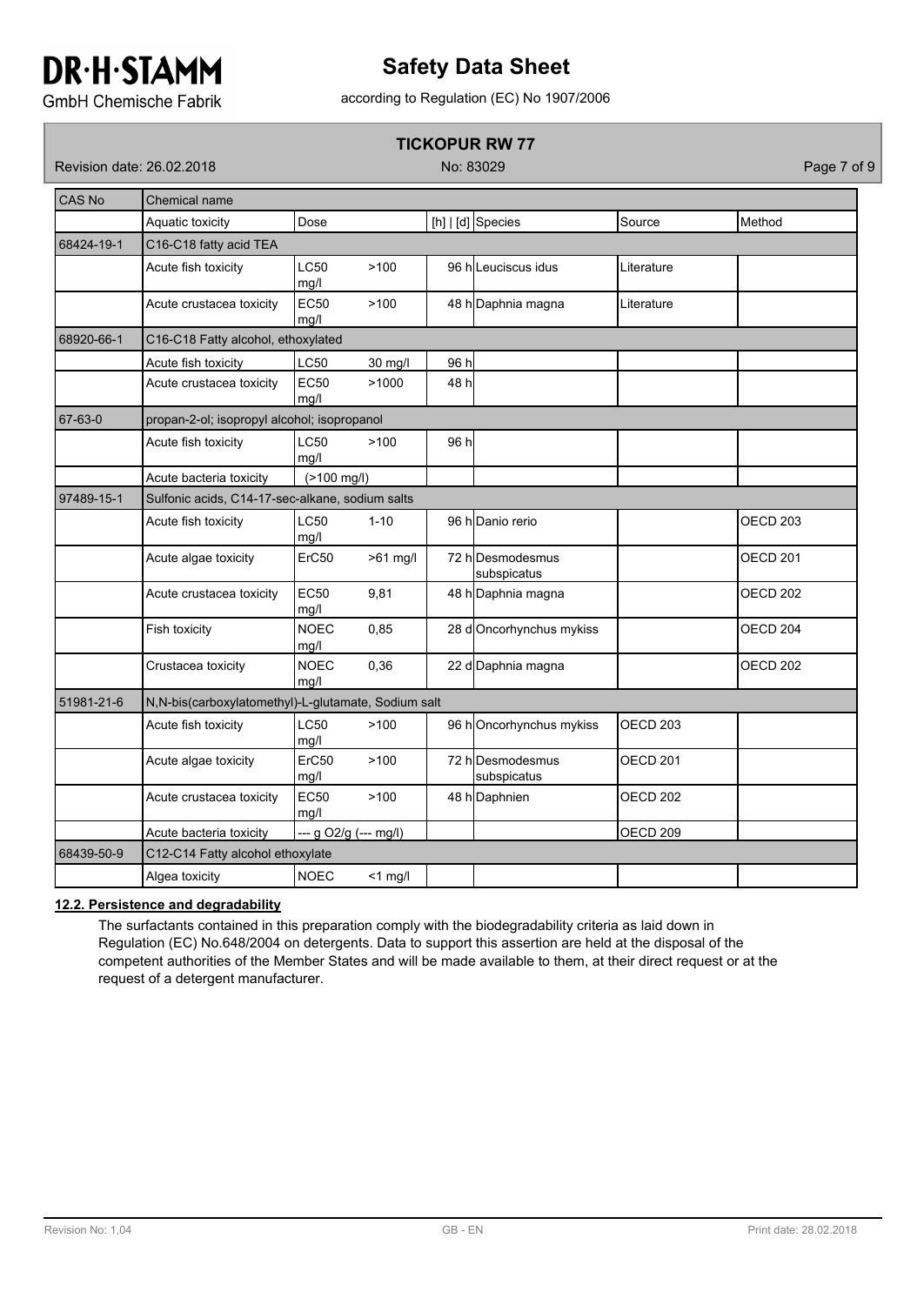# **Safety Data Sheet**

according to Regulation (EC) No 1907/2006

**GmbH Chemische Fabrik** 

## **TICKOPUR RW 77**

Revision date: 26.02.2018 No: 83029 Page 8 of 9

| CAS No     | Chemical name                                   |       |    |        |  |  |  |  |
|------------|-------------------------------------------------|-------|----|--------|--|--|--|--|
|            | Method                                          | Value | d  | Source |  |  |  |  |
|            | Evaluation                                      |       |    |        |  |  |  |  |
| 68920-66-1 | C16-C18 Fatty alcohol, ethoxylated              |       |    |        |  |  |  |  |
|            | OECD 301D                                       | >70 % | 28 |        |  |  |  |  |
|            | Leicht biologisch abbaubar                      |       |    |        |  |  |  |  |
| 97489-15-1 | Sulfonic acids, C14-17-sec-alkane, sodium salts |       |    |        |  |  |  |  |
|            | <b>OECD 301 B</b>                               | 78 %  | 28 |        |  |  |  |  |
|            | leicht biologisch abbaubar                      |       |    |        |  |  |  |  |
|            | <b>OECD 301 E</b>                               | 98 %  | 28 |        |  |  |  |  |
|            | leicht biologisch abbaubar                      |       |    |        |  |  |  |  |
|            | <b>OECD 303 A</b>                               | 96,2% | 34 |        |  |  |  |  |
|            | leicht biologisch abbaubar                      |       |    |        |  |  |  |  |
| 68439-50-9 | C12-C14 Fatty alcohol ethoxylate                |       |    |        |  |  |  |  |
|            | OECD 301F                                       | >60%  | 28 |        |  |  |  |  |
|            | easily biodegradable                            |       |    |        |  |  |  |  |

### **12.3. Bioaccumulative potential**

On the basis of existing data about disposal/decomposition and bio-accumulation potential, long term environmental damage is unlikely.

#### **Partition coefficient n-octanol/water**

| <b>CAS No</b> | <b>I</b> Chemical name                                 | Pow<br>Loq |
|---------------|--------------------------------------------------------|------------|
| 51981-21-6    | N,N-bis(carboxylatomethyl)-L-glutamate,<br>Sodium salt |            |

#### **12.4. Mobility in soil**

No data available

### **12.5. Results of PBT and vPvB assessment**

not applicable

#### **12.6. Other adverse effects**

No data available

#### **SECTION 13: Disposal considerations**

#### **13.1. Waste treatment methods**

#### **Advice on disposal**

According to EAKV, allocation of waste identity numbers/waste descriptions must be carried out in a specific way for every industry and process.

#### **Waste disposal number of waste from residues/unused products**

200129 MUNICIPAL WASTES (HOUSEHOLD WASTE AND SIMILAR COMMERCIAL, INDUSTRIAL AND INSTITUTIONAL WASTES) INCLUDING SEPARATELY COLLECTED FRACTIONS; separately collected fractions (except 15 01); detergents containing hazardous substances; hazardous waste

#### **Waste disposal number of used product**

MUNICIPAL WASTES (HOUSEHOLD WASTE AND SIMILAR COMMERCIAL, INDUSTRIAL AND INSTITUTIONAL WASTES) INCLUDING SEPARATELY COLLECTED FRACTIONS; separately collected fractions (except 15 01); detergents containing hazardous substances; hazardous waste 200129

#### **Contaminated packaging**

Completely emptied packings can be re-cycled.

#### **SECTION 14: Transport information**

### **Other applicable information**

Not a hazardous material with respect to transportation regulations.